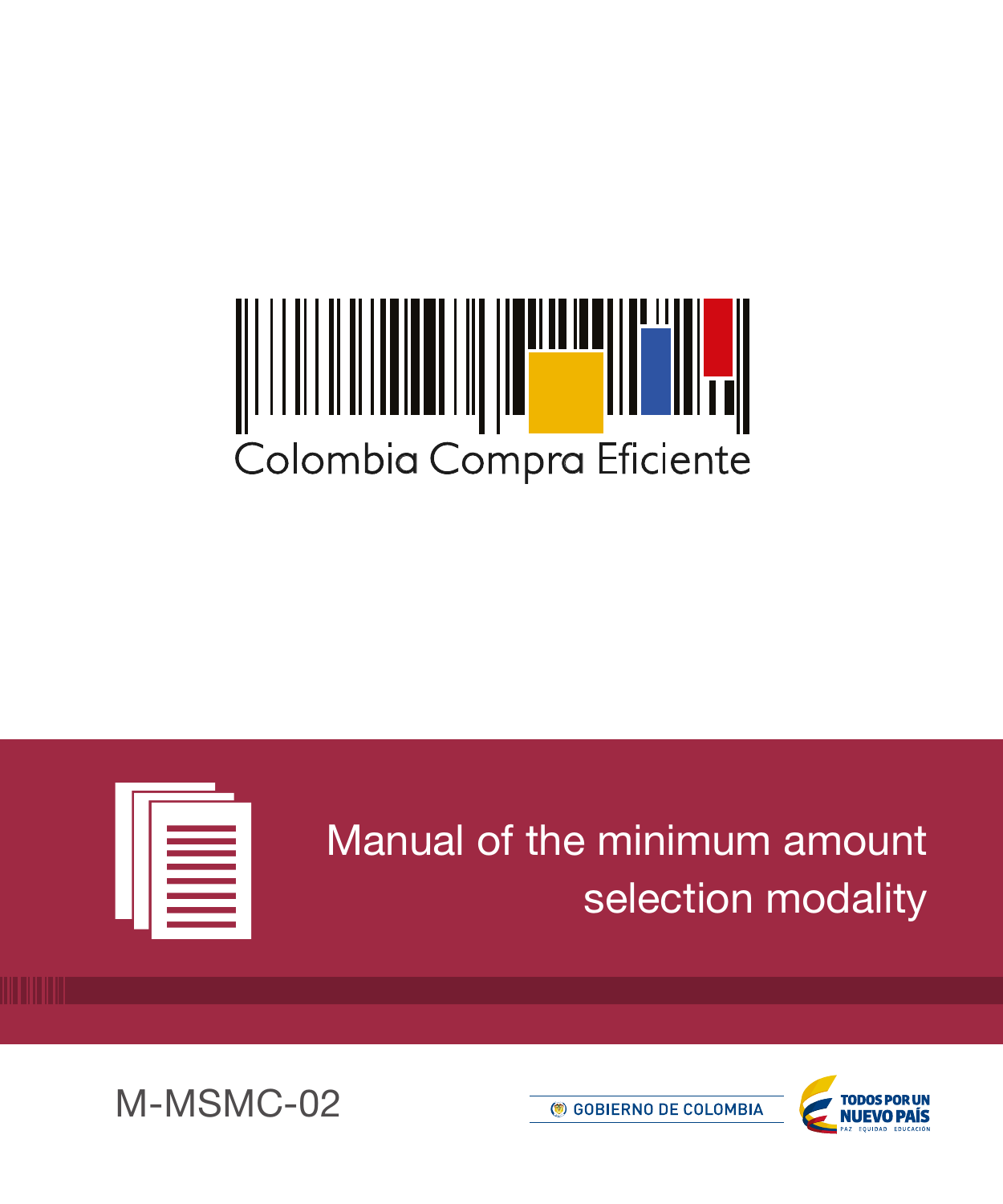## Manual of the minimum amount selection modality

| 3                                                                                 |                |  |
|-----------------------------------------------------------------------------------|----------------|--|
|                                                                                   | 3              |  |
|                                                                                   | 4              |  |
|                                                                                   | $\overline{4}$ |  |
|                                                                                   | 5              |  |
|                                                                                   | 5              |  |
|                                                                                   | 5              |  |
|                                                                                   | 5              |  |
|                                                                                   | 6              |  |
|                                                                                   | 6              |  |
| 4. Which are the characteristics of the minimum amount selection modality ?       | 6              |  |
|                                                                                   | 6              |  |
|                                                                                   | 7              |  |
|                                                                                   | 8              |  |
|                                                                                   | 8              |  |
|                                                                                   | 9              |  |
| 5. Concurrence of two selection modalities for one same contractual objective     | 10             |  |
|                                                                                   | 10             |  |
| B. Concurrence of abbreviated selection by Framework Agreement and minimum amount | 10             |  |
|                                                                                   | 11             |  |
|                                                                                   | 11             |  |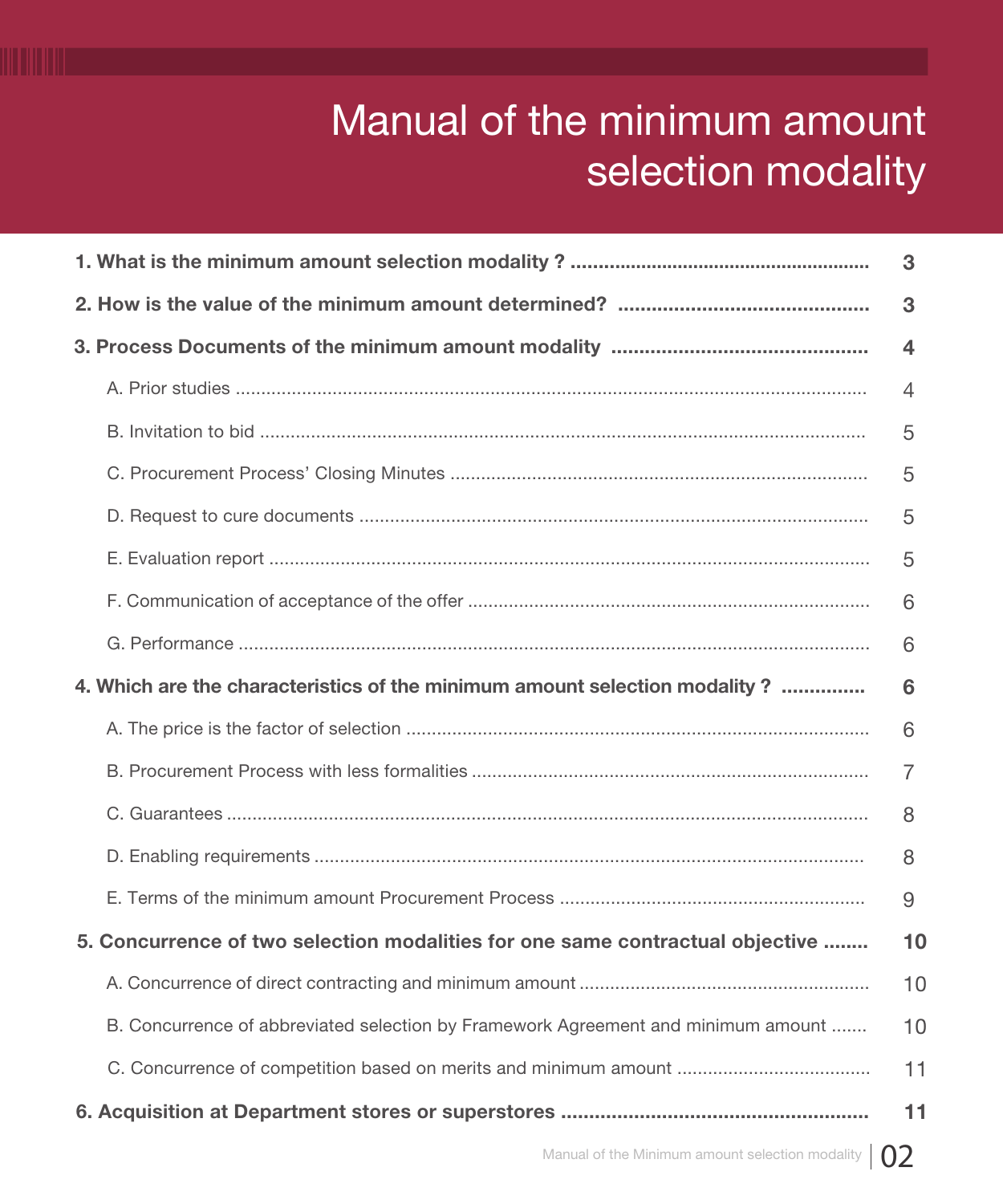#### Introduction

The faculties of Colombia Compra Eficiente include to make and disseminate instruments and tools that facilitate the public purchases and procurement and to promote the best practices, efficiency, transparency and competitiveness.

Pursuant to this duty, it has written this manual of minimum amount selection modality , the purpose of which is to clarify the special characteristics, procedure and nature of this selection modality to make more efficient and effective its use by the State Entities.

#### **Definitions**

The capitalized expressions utilized in this document must be construed according to the meaning thereof established in Decree 1082 of 2015. The terms defined are utilized in the singular and in the plural, as the context in which they are utilized requires. The terms not defined must be construed according to their natural and obvious meaning.

#### 01 What is the minimum amount selection modality ?

The minimum amount selection modality is a simple and quick procedure to choose the contractor for the acquisition of the goods, works and services of which the amount does not exceed ten per cent (10%) of the minimum Amount of the State Entities. This selection modality has less formalities than the other ones and also has special characteristics.

The minimum amount selection modality is applicable to all the contracting purposes when the official budget of the contract is equal to or lower than the minimum Amount of the State Entity, notwithstanding the nature of the contract.

The rules applicable to the minimum amount selection modality are those established in item 5 of article 2 of Law 1150 of 2007, as amended by article 94 of Law 1474 of 2011, and it is not possible to add further requirements, procedures or formalities.

#### 02 How is the value of the minimum amount determined?

The minimum amount is the amount equivalent to ten per cent (10%) of the lower amount of a State Entity. The procedure to establish the lower amount is described in letter (b) of article 2 of Law 1150 of 2007 which is the guide to determine the lower and the minimum amount of a State Entity.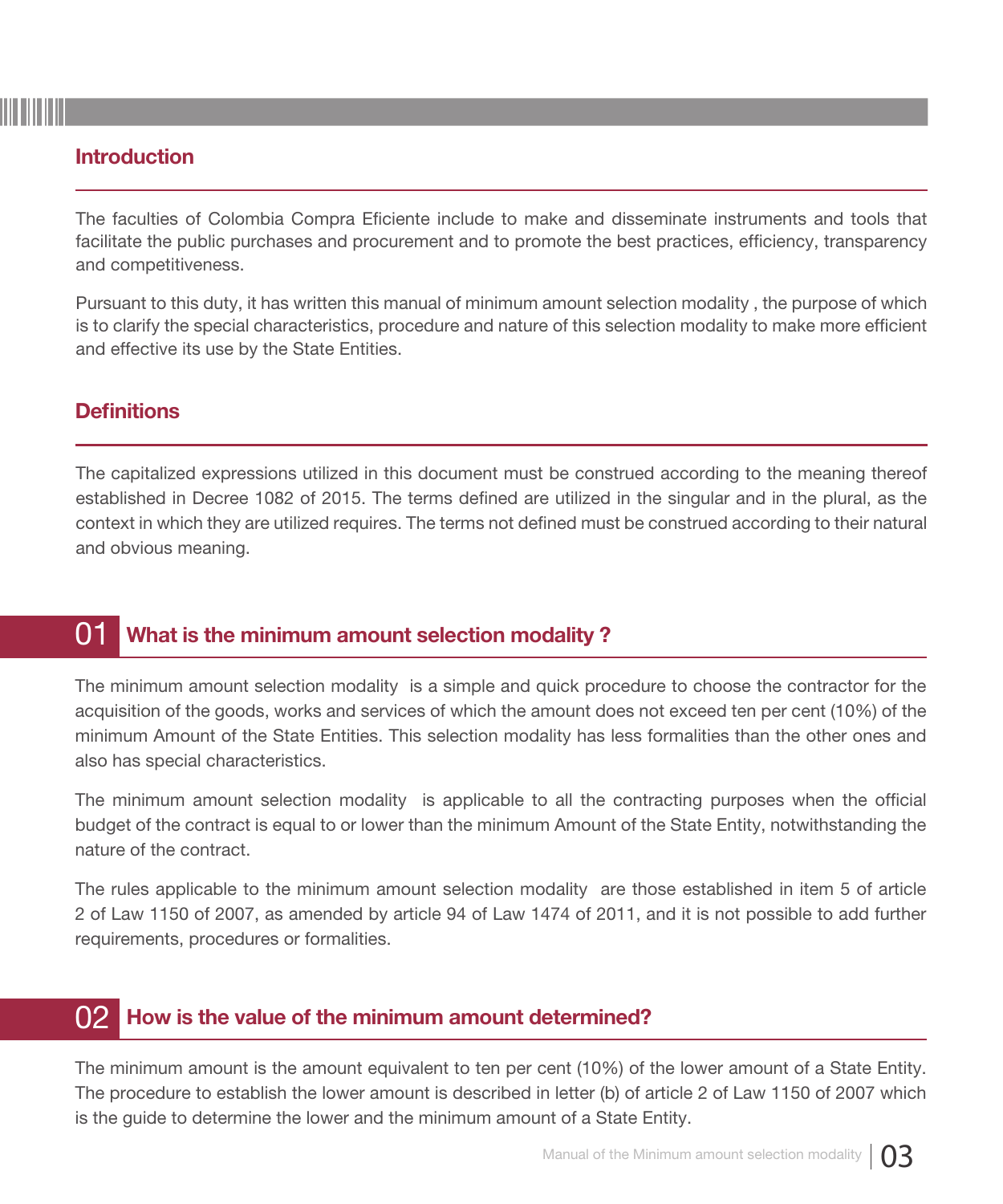

| <b>Annual Budget of the State Entity</b><br>(SMLMV) | Lower amount<br>(SMLMV) | Minimum amount<br>(SMLMV) |
|-----------------------------------------------------|-------------------------|---------------------------|
| Equal to or higher than 1.200.000                   | 1.000                   | 100                       |
| Between 850,000 and 1,200,000                       | 850                     | 85                        |
| Between 400,000 and 850,000                         | 650                     | 65                        |
| Between 120,000 and 400,000                         | 450                     | 45                        |
| Less than $120.000$                                 | 280                     | 28                        |

The State Entities must carry out the Procurement Processes whose official budget does not exceed the value of its minimum amount by the minimum amount selection modality.

#### 03 Process Documents of the minimum amount modality

The Process Documents of the planning phase of the minimum amount Procurement Process are:

#### A. Prior studies

The prior studies must contain:

- The succinct description of the need that the State Entity intends to satisfy with the procurement.
- The description of the objective to be contracted identified with the fourth level of the Classification of Goods and Services
- The technical conditions required.
- The estimated value of the contract and its justification.
- The term of execution of the contract.
- The budget availability certificate that supports the procurement.
- **If included, the guarantees enforceable against the contractor.**
- Terms of payment, if a term was established by the State Entity.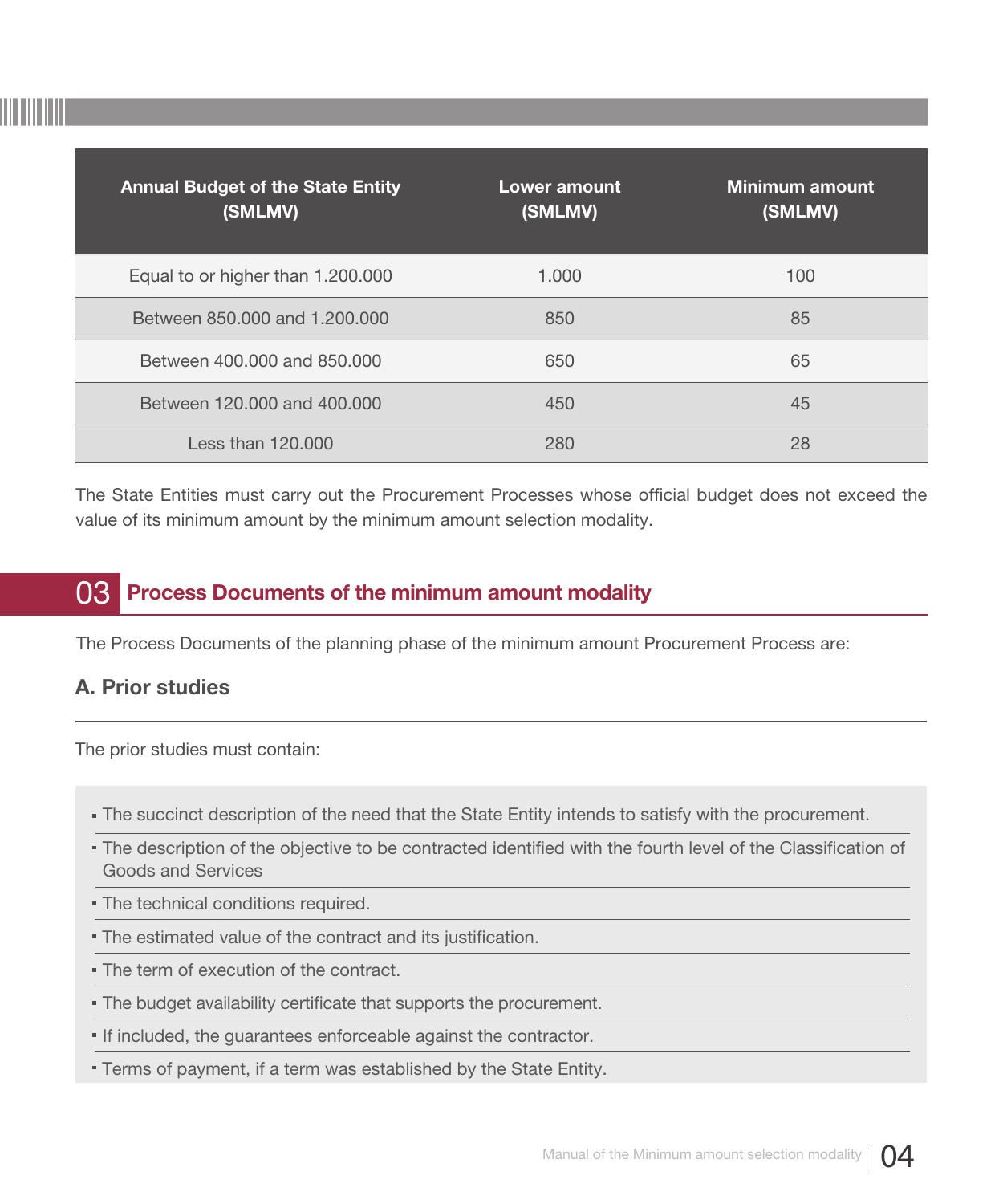Colombia Compra Eficiente recommends to see the Sector Analysis Manual and the Manual for the Identification and Coverage of the Risk in https://www.colombiacompra.gov.co/manuales-guias-ypliegos-tipo/manuales-y-guias.

#### B. Invitation to bid

The Invitation to bid must contain:

- The description of the purpose to be contracted, identified with the fourth level of the Classification of Goods and Services.
- The technical conditions required.
- The estimated value of the contract and its justification.
- The manner to accredit the legal capacity.
- The manner to accredit the minimum experience, if included.
- The manner to accredit the compliance with the technical conditions.
- The minimum financial capacity and manner to verify the compliance thereof when the payment is not against the delivery of the work, good or service.
- The schedule.
- The term or conditions of the payment on the charge of the State Entity.
- The indication of the requirement of guarantees, when required.

#### C. Procurement Process' Closing Minutes

It is the document made by the State Entity to certify the presentation of the offers that must certify the name of the bidder and the time in which the offer was submitted. The State Entity must publish in the SECOP the closing minutes at the time established for such purposes in the schedule of the Procurement Process and if the latter did not establish the relevant date, it must be published no more than one business day after the date of presentation of the offers.

#### D. Request to cure documents

The State Entity can ask the bidders to cure inconsistencies or errors, provided that the correction of the inconsistencies or of the errors does not mean a reformulation of the offer.

#### E. Evaluation report

The evaluation report must indicate whether or not the bidder complied with the enabling requirements or with other requirements established in the Invitation to bid, the amount of their offer and the date and time of presentation of the offer.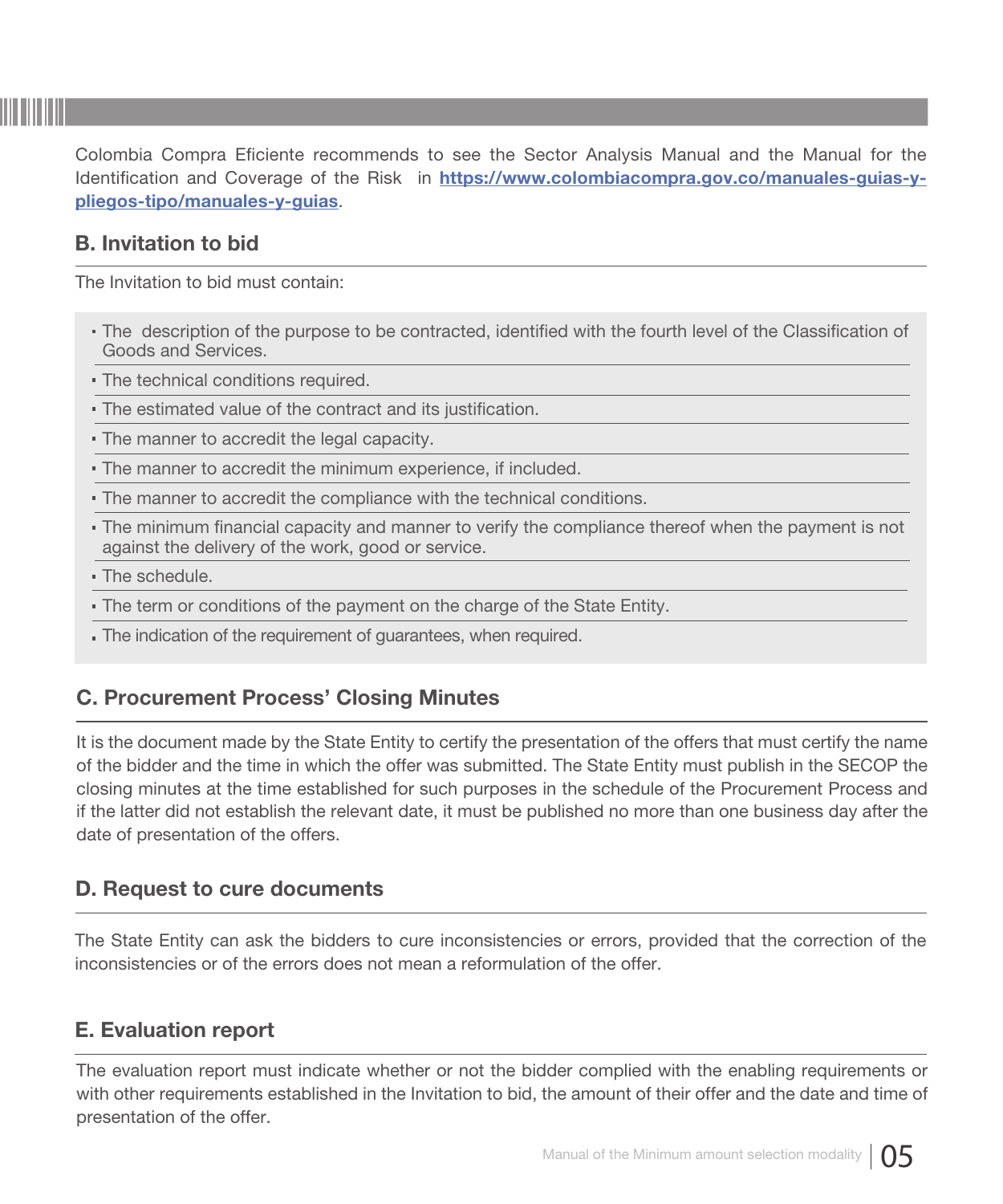#### F. Communication of acceptance of the offer

The State Entity must accept the offer of the bidder who has met the requirements established in the invitation and who has offered the lowest price, by means of an electronic or physical document. In the acceptance document, the State Entity must state the contract supervisor.

If there is a tie, the Entity must accept the offer presented first in time.

The offer and the communication of acceptance thereof form the contract and the two documents must be published in the SECOP on the date established in the schedule and if it was not established, the recommendation is to publish them one business day after the awarding. The communication of acceptance of the offer is the act of adjudication.

#### G. Performance

The performance stage starts with execution of the contract<sup>1</sup> and it goes up to the completion of the contractual purpose. The State Entity must exercise the supervision of the contract to establish whether or not the obligations agreed were performed in full.

#### 04 Which are the characteristics of the minimum amount selection modality?

Considering that this selection modality is designed for works, goods and services of small amounts according to the budget of each State Entity, Law 1150 of 2007 and Decree 1082 of 2015 have established some special characteristics for this procedure:

#### A. The price is the factor of selection

The price is the bidder's selection factor. In other words, the State Entity must award the Procurement Process to the bidder who meets all the conditions required by the State Entity in the Process Documents (prior studies and Invitation to bid), and who offers the lowest price. There are no scores to evaluate the offers regarding the characteristics of the contract's purpose, its quality or conditions.

The State Entity must review the economic offers and verify that the one with the lowest price meets the conditions of the invitation to bid. If it does not meet the conditions of the invitation to bid, the State Entity must verify the compliance with the requirements of the invitation to bid of the offer with the second best price, and so on and so forth.

<sup>1.</sup> Exceptionally the State Entity can demand guarantees, case in which case the performance starts with the approval thereof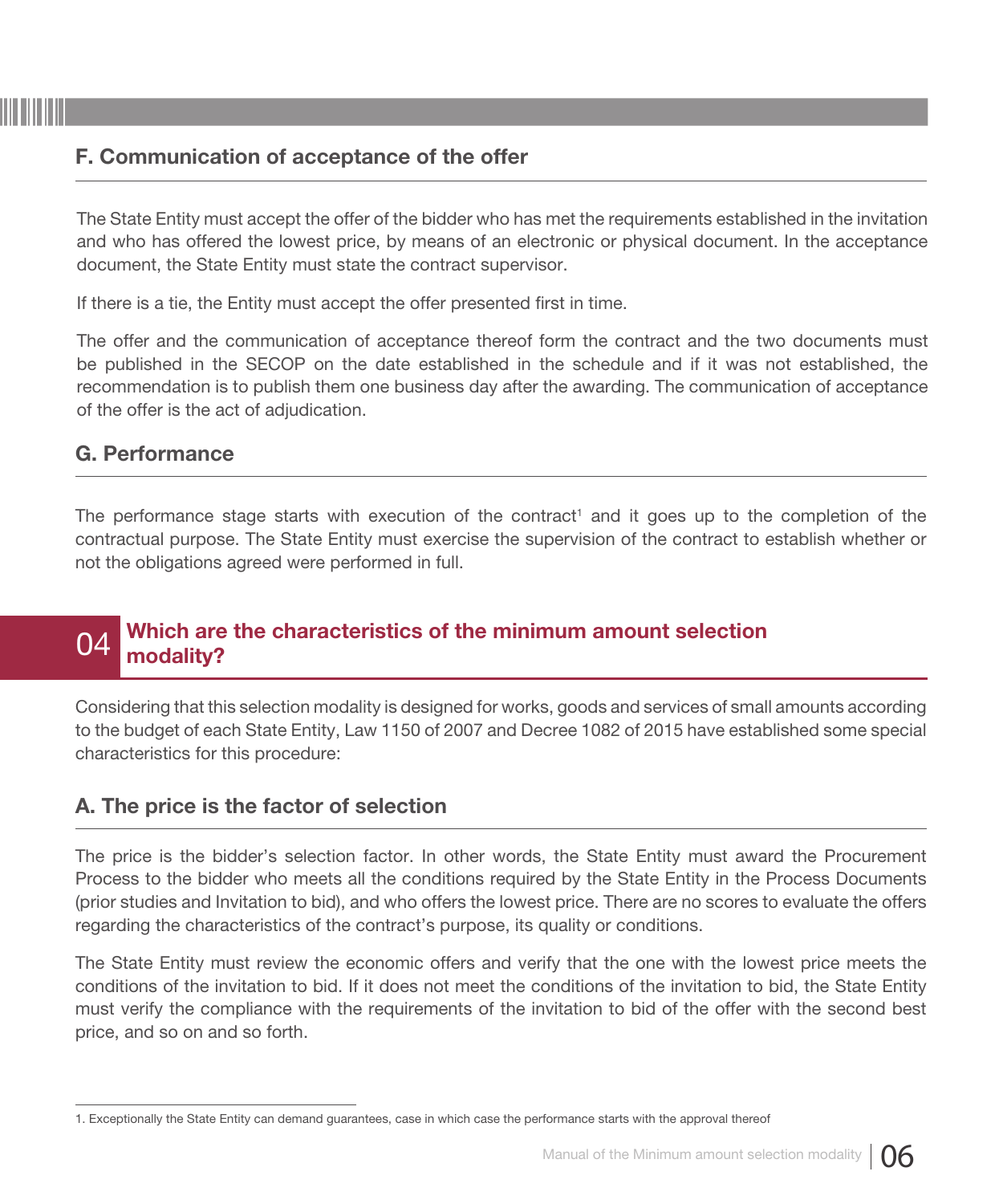#### B. Procurement Process with less formalities

In the minimum amount selection modality, the State Entity does NOT have to bear in mind the following formalities and procedures applicable to the other selection modalities of:

- Sole Bidders' Registry (RUP). The bidders in the minimum amount selection do not have the obligation to accredit the registration with the Sole Bidders' Registry – RUP – or to file the respective certificate. The State Entities must verify, in a direct manner, the enabling requirements that may be required<sup>2</sup>.
- Minimum contents of the prior studies and documents, of the calling notice and of the bidding terms. In the Minimum amount selection modality, the compliance with the requirements set forth in a general manner for the prior studies and documents, the calling notice and the bid terms, listed in articles 2.2.1.1.2.1.1, 2.2.1.1.2.1.2 and 2.2.1.1.2.1.3 of Decree 1082 of 2015 must not be demanded.
- National Industry Incentives. The incentives to the national industry governed by Law 816 of 2003 and by article 2.2.1.2.4.2.1 of Decree 1082 of 2015 are not applicable to the minimum amount selection modality. This means that no score formulas must be defined because of the origin of the goods and services.
- Calling limited to SMES. In the minimum amount selection modality, it is not possible to limit the calling to SMES in the terms of article 12 of Law 1150 of 2007, as amended by article 32 of Law 1450 of 2011, and of article 2.2.1.2.4.2.2 of Decree 1082 of 2015.
- Residual Capacity for public works' contracts. In the public works' Procurement Processes in the minimum amount selection modality, the State Entity must not establish Residual Capacity or Contracting K, or require it from the bidders.
- Formalities of the contract. In the minimum amount selection modality, the entire agreement between the State Entity and the contractor is made up by: (a) the offer submitted by the bidder; and (b) the communication of the State Entity in which it accepts the offer.

That is why the Process Documents must be complete in the definition of the need of the State Entity, the subject of the contract, the quantity and quality of the goods or services, the technical characteristics, operation guarantees and all the conditions necessary to verify the compliance with the terms required by the State Entity for the bidder to be bound by the submission of the offer to fully satisfy the need of the State Entity.

<sup>2.</sup> See recommendations for the definition of enabling requirements in section 4.D of this Manual.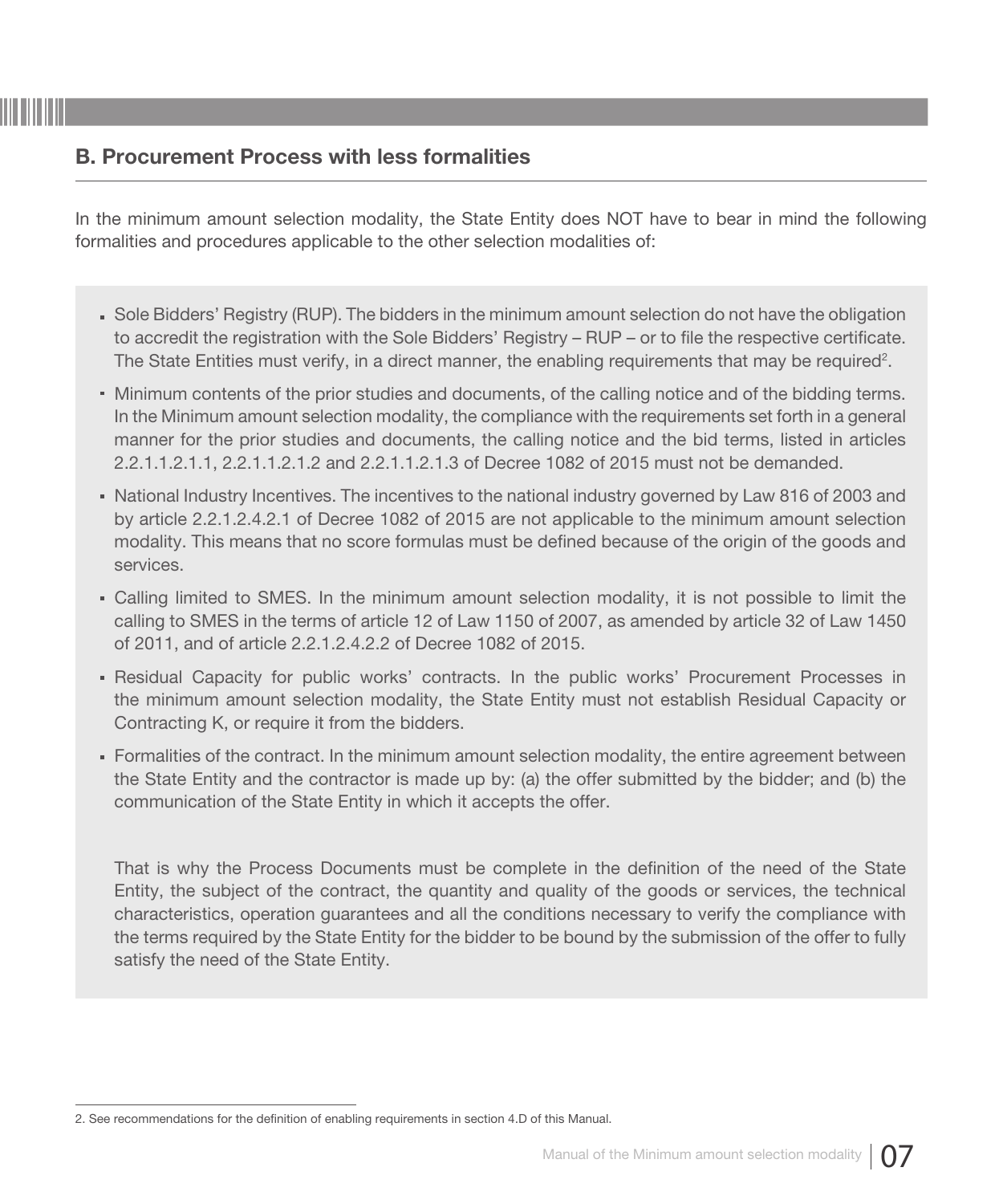#### C. Guarantees

The State Entities do not have the obligation to demand guarantees in the minimum amount Procurement Processes. If the State Entity decides to demand guarantees in the minimum amount selection processes, it must be a consequence of the Risk of the Procurement Process and of the economic sector to which the possible bidders belong.

Colombia Compra Eficiente recommends to consult the Manual for the Identification and Coverage of Risks at https://www.colombiacompra.gov.co/manuales-guias-y-pliegos-tipo/manuales-y-guias.

#### D. Enabling requirements

First of all, it is important to bear in mind that in the minimum amount Procurement Processes the State Entity must not request the RUP certificate. The State Entity must verify, in a direct manner, the legal capacity, the experience and the financial capacity.

#### 1. Legal capacity

The legal entities accredit their legal capacity with the certificate of existence and incumbency issued by the commerce chamber of their domicile, which must have been issued within thirty (30) calendar days before the date of presentation or by the entity competent to issue such certificate.

The State Entity must verify the legal capacity of a legal entity checking the following aspects:

- (a) The corporate purpose of the legal entity for the purposes of verifying that it is authorized to comply with the contract's purpose. The corporate purpose can be found in the certificates of existence and incumbency.
- (b) The capacity as legal representative of the person entering into the offer, which is verified with the registration of the legal representative in the certificate of existence and incumbency.
- (c) The powers of the legal representative of the legal entity to submit the offer and to force the legal entity to comply with the purpose of the contract, which is verified with the registration of the legal representative in the certificate of existence and incumbency.
- (d) The absence of disqualifications, incompatibilities or prohibitions of the legal entity to enter into contracts with the State. This requirement must be verified by the State Entity with the presentation of a declaration of the legal entity in which it certifies that neither the legal entity nor its legal representative have incurred in disqualifications, incompatibilities or prohibitions. In addition, the State Entity must consult the judicial record information systems of Office of the Attorney General of the Nation and of the Office of the Controller General of the Republic.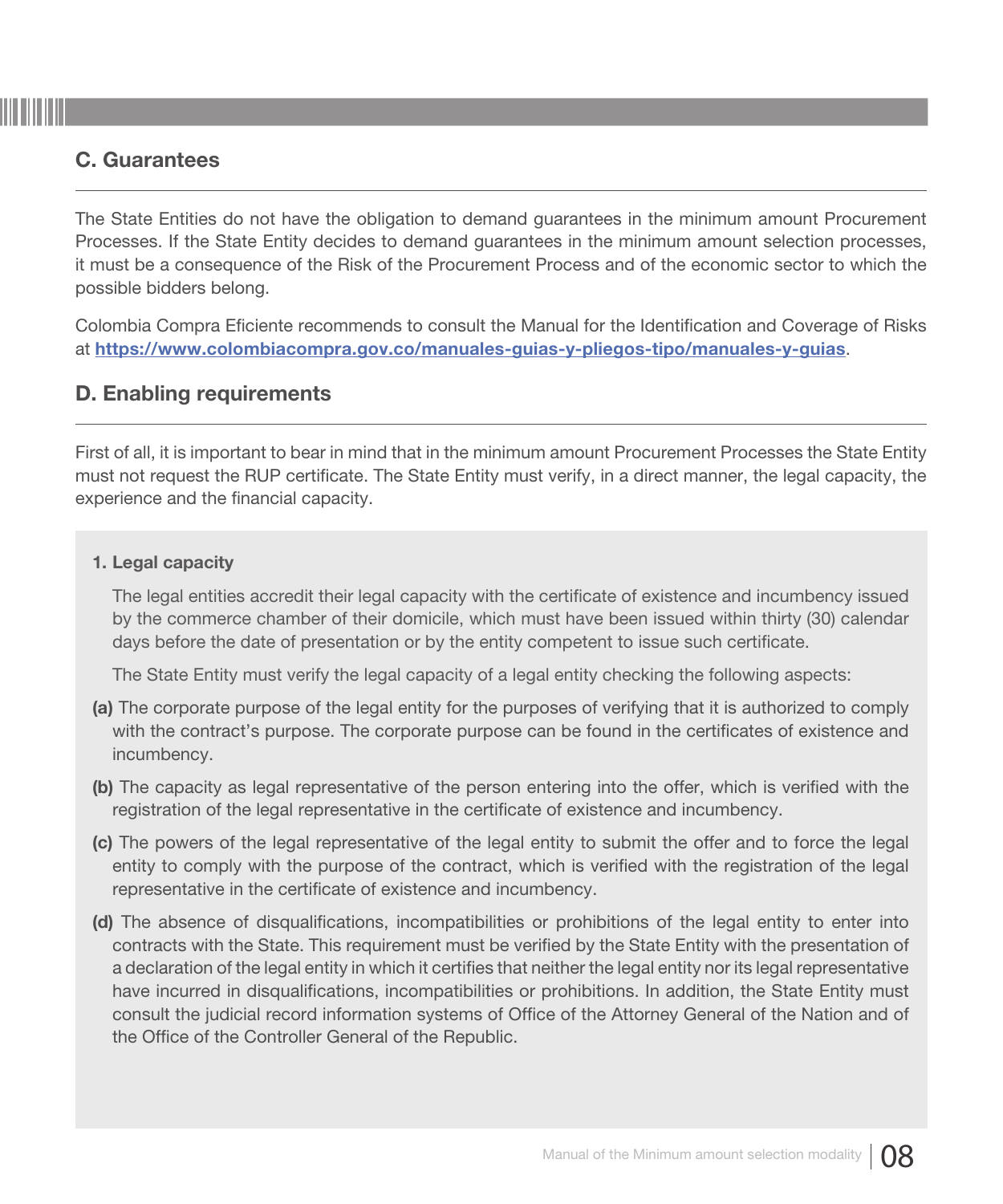

The State Entity must verify the legal capacity of the natural persons, as follows:

(a) The legal age, which is accredited with the Colombian I. D. Card, for Colombian nationals, and with the Foreign I. D. Card or the passport for the foreigners. The mere presentation of this document is enough to accredit the legal capacity.

b) The absence of limitations of the legal capacity of the individuals. This requirement must be verified by the State Entity with the presentation of a declaration of the individual in which it certifies that it has full capacity and that it has not incurred in disqualifications, incompatibilities or prohibitions and in addition the State Entity must consult the judicial record information systems of the General Attorney Office of the Nation and of the Office of the Controller General of the Republic.

#### 2. Experience

The State Entities do not have the obligation to establish an enabling requirement of experience in the minimum amount Procurement Processes. If the State Entity decides to establish an enabling requirement of experience, it must be a consequence of the Risk of the Procurement Process, of the characteristics of the sector and of the contract's purpose, and it must refer to the experience of the bidder in the activities the subject matter of the Procurement Process.

If the State Entity requests enabling requirements of experience, it must ask for copies of contracts or certificates issued by third parties who received from the bidder the goods, works or services the subject of the Procurement Process.

#### 3. Financial Capacity

The State Entity can demand a minimum financial capacity in the minimum amount Procurement Processes when it pays before the delivery to its satisfaction of the goods, works or services.

Colombia Compra Eficiente recommends to consult the Manual to determine and verify the enabling requirements in the Procurement Processes at https://www.colombiacompra.gov.co/manuales-guiasy-pliegos-tipo/manuales-y-guias.

#### E. Terms of the minimum amount Procurement Process

The terms of the minimum amount Procurement Process are shorter than those established for the other selection modalities. The term to present offers is of at least one business day as from the date of the publication of the invitation and, of course, the invitation must have been published for at least one business day.

Colombia Compra Eficiente recommends that the publication of the Process Documents is made on the business day in which it carries out the respective act, to be consistent with the extension of the terms established for this selection modality.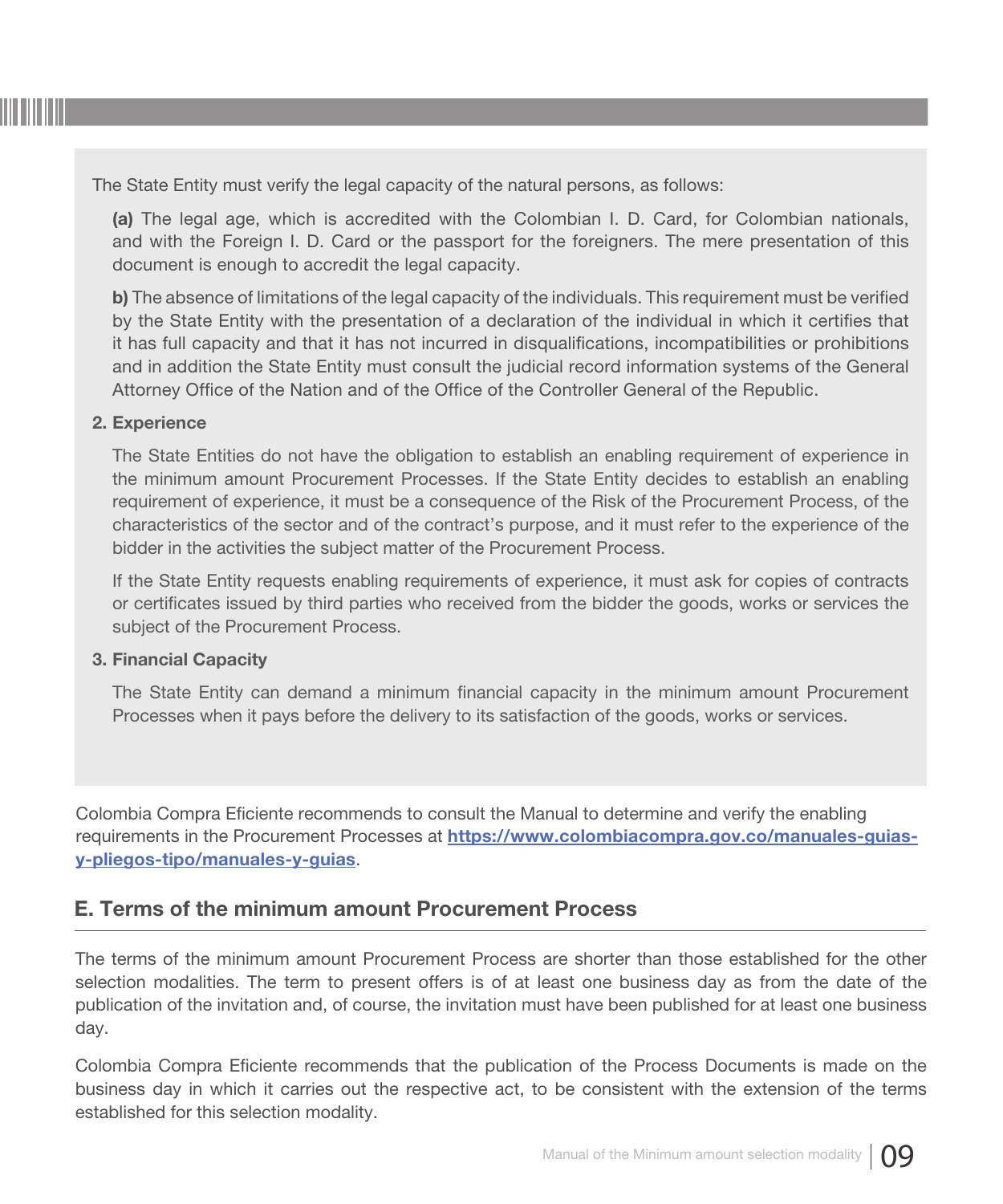### **05** Concurrence of two selection modalities for one same contractual purpose

In the following cases there is a conflict of the provisions contained in article 2 of Law 1150 of 2007 because the Minimum amount selection modality concurs with other selection modalities. In these cases, it is necessary to resort to the general principles established in Law 80 of 1993 to decide which selection modality must be utilized, since article 23 of Law 80 of 1993 establishes that the activities in the Procurement Process must be carried out according to the principles of transparency, economy and responsibility, and the law and the constitutional jurisprudence regarding the conflict in the application of standards of the same hierarchy establishes that the provision of a special nature prevails over that of a general nature<sup>3</sup>.

#### A. Concurrence of direct contracting and minimum amount

The selection modalities of minimum amount and of direct contracting concur when: (a) the budget of the Procurement Process is lower than or equal to the minimum amount of the State Entity; and (b) there is a cause of direct contracting for the purpose of the Procurement Process according to item 4 of article 2 of Law 1150 of 2007, as in the case of the provision of professional services and of services in support of the performance or for the inter - administrative contracts.

The purpose of the principle of economy contained in Law 80 of 1993 is that in the selection of the contractor, the State Entity complies with and establishes the procedures and stages that are strictly necessary to ensure the objective selection of the most favorable offer<sup>4</sup>, with austerity in terms of time, means and expenses<sup>5</sup>. In consequence, considering that the causes of direct contracting are special and express versus other selection modalities and that the direct contracting allows to obtain a greater economy in the Procurement Process, in the case of concurrence of the direct contracting and of the of minimum amount, the selection modality applicable is that of direct contracting.

#### B. Concurrence of abbreviated selection by Framework Agreement and minimum amount

The modalities of minimum amount and abbreviated selection by Framework Agreement concur when:

(a) there is a Framework Agreement in force for the good or service the subject matter of the Procurement Process and the State Entity has the obligation to acquire the Goods and Services of Uniform Technical Characteristics pursuant to the Prices' Master Agreements<sup>6</sup> in force; and (b) the budget of the Procurement

<sup>3.</sup> Law 57 of 1887; Sentence C-005-96 of the Constitutional Corte dated on 18 January 1996, Issuing Judge José Gregorio Hernández Galindo, Sentence C-576-04 of June 8 of 2004, Issuing Judge. Jaime Araujo Rentería, among other rulings.

<sup>4.</sup> Item 1 of article 25 of Law 80 of 1993 and article 5 of Law 1150 of 2007.

<sup>5.</sup> Paragraph 5 of article 2 of Law 1150 of 2007 and article 2.2.1.2.1.2.7 of Decree 1082 of 2015.

<sup>6.</sup> Item 1 of article 25 of Law 80 of 1993 and article 5 of Law 1150 of 2007.